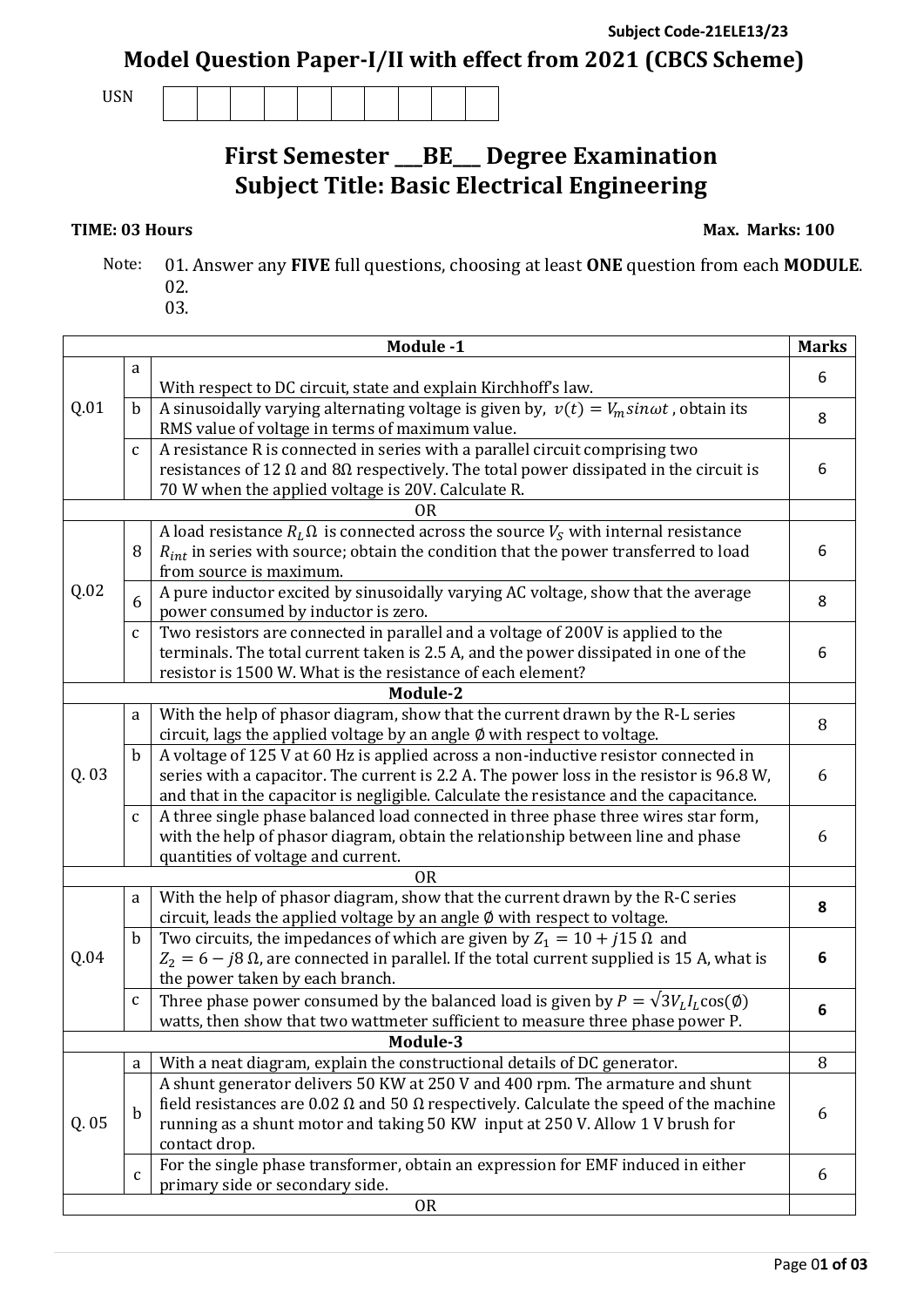## **Subject Code-21ELE13/23**

| Q. 06 | a                                                                                                                | A dc motor running with a speed of N rpm, obtain an expression for EMF induced in<br>the armature winding.                                                                                                                                                                                      | 8      |  |  |  |
|-------|------------------------------------------------------------------------------------------------------------------|-------------------------------------------------------------------------------------------------------------------------------------------------------------------------------------------------------------------------------------------------------------------------------------------------|--------|--|--|--|
|       | $\mathbf b$                                                                                                      | A 4-pole, 500V, shunt motor has 720 wave-connected conductors on its armature.<br>The full-load armature current is 60 A, and the flux per pole 0.03 Webers. The<br>armature resistance is 0.2 $\Omega$ , and the contact drop is 1 V per brush. Calculate the full<br>load speed of the motor. | 6      |  |  |  |
|       | $\mathsf C$                                                                                                      | To operate the transformer in maximum efficiency always, derive at what condition,<br>this can be achieved.                                                                                                                                                                                     | 6      |  |  |  |
|       |                                                                                                                  | Module-4                                                                                                                                                                                                                                                                                        |        |  |  |  |
|       | a                                                                                                                | With the help of neat diagram, explain the constructional details of three phase<br>induction motor.                                                                                                                                                                                            | 6      |  |  |  |
| Q. 07 | $\mathbf b$                                                                                                      | A three phase 400 V, 50 Hz supply is given to three induction motor with 4 pole<br>running and runs at 1440 rpm. Determine the speed of the rotor and frequency of the<br>rotor current.                                                                                                        | 6      |  |  |  |
|       | $\mathbf{C}$                                                                                                     | With the help of diagram, explain the construction details of salient and non-salient                                                                                                                                                                                                           | 8      |  |  |  |
|       | generator.<br><b>OR</b><br>An alternator running at N rpm, induces an emf in the armature conductors of the<br>a |                                                                                                                                                                                                                                                                                                 |        |  |  |  |
|       |                                                                                                                  | machine and obtain an expression of induced emf.                                                                                                                                                                                                                                                | 6      |  |  |  |
| Q. 08 | $\mathbf b$                                                                                                      | A 3-phase 16-pole alternator has a star connected winding with 144 slots and 10<br>conductors per slot. The flux per pole is 0.03 webers, sine-distributed, and the speed<br>is 375 rpm. Find the frequency, and the phase and line voltages.                                                   | 6      |  |  |  |
|       | $\mathbf{C}$                                                                                                     | When a three phase supply given is given to the three phase induction motor, explain<br>how a rotating magnetic field produces in the airgap of the machine.                                                                                                                                    | 8      |  |  |  |
|       |                                                                                                                  | Module-5                                                                                                                                                                                                                                                                                        |        |  |  |  |
|       | a                                                                                                                | With the help of block diagram, discuss low voltage distribution system (400 V and<br>230 V) for domestic, commercial, and small-scale industry.                                                                                                                                                | 6      |  |  |  |
| Q. 09 | b                                                                                                                | List out the power rating of household appliances including air conditioners, PCs,<br>laptops, printers, etc. Find the total power consumed.                                                                                                                                                    | 6      |  |  |  |
|       | $\mathbf{C}$                                                                                                     | Why earthing is need in a building service. With neat diagram explain the pipe<br>earthing.                                                                                                                                                                                                     | 8      |  |  |  |
|       |                                                                                                                  | <b>OR</b>                                                                                                                                                                                                                                                                                       |        |  |  |  |
|       | a                                                                                                                | In a domestic consumers end, discuss how two-part electricity tariff imposed to<br>calculate electricity bills.                                                                                                                                                                                 | 6      |  |  |  |
| Q. 10 | $\mathbf b$                                                                                                      | Discuss how electricity bill is calculated based on "unit" which is consumption of<br>electrical energy for domestic consumers.                                                                                                                                                                 | 6      |  |  |  |
|       | $\mathbf{C}$                                                                                                     | With a neat circuit diagram, explain the operation of MCB and RCCB                                                                                                                                                                                                                              | $\, 8$ |  |  |  |

**Table showing the Bloom's Taxonomy Level, Course Outcome and Program Outcome**

| Question       |                   | <b>Bloom's Taxonomy</b><br><b>Level attached</b> | Course<br><b>Outcome</b> | <b>Program Outcome</b> |
|----------------|-------------------|--------------------------------------------------|--------------------------|------------------------|
|                | $\left[ a\right]$ | L <sub>2</sub>                                   | CO <sub>1</sub>          | <b>PO1</b>             |
|                | b)                | L <sub>2</sub>                                   | CO <sub>1</sub>          | PO <sub>2</sub>        |
| Q.1            | $\left[ c\right]$ | L1                                               | CO <sub>1</sub>          | PO <sub>2</sub>        |
|                |                   | L2                                               |                          |                        |
|                | $\left[ a\right]$ | L2                                               | CO <sub>1</sub>          | <b>PO1</b>             |
|                | b)                | L2                                               | CO <sub>1</sub>          | PO <sub>2</sub>        |
| Q <sub>2</sub> | $\left[ c\right]$ | L1                                               | CO <sub>1</sub>          | P <sub>02</sub>        |
|                |                   | L2                                               |                          |                        |
|                | $\left[ a\right]$ | L2                                               | CO <sub>1</sub>          | PO <sub>2</sub>        |
| Q.3            | (b)               | L1                                               | CO <sub>1</sub>          | PO <sub>2</sub>        |
|                |                   | L2                                               |                          |                        |
|                | $\epsilon$ )      | L2                                               | CO <sub>1</sub>          | PO <sub>2</sub>        |
|                | [a]               | L <sub>2</sub>                                   | CO <sub>1</sub>          | PO <sub>2</sub>        |
| Q.4            | b)                |                                                  | CO <sub>1</sub>          | PO <sub>2</sub>        |